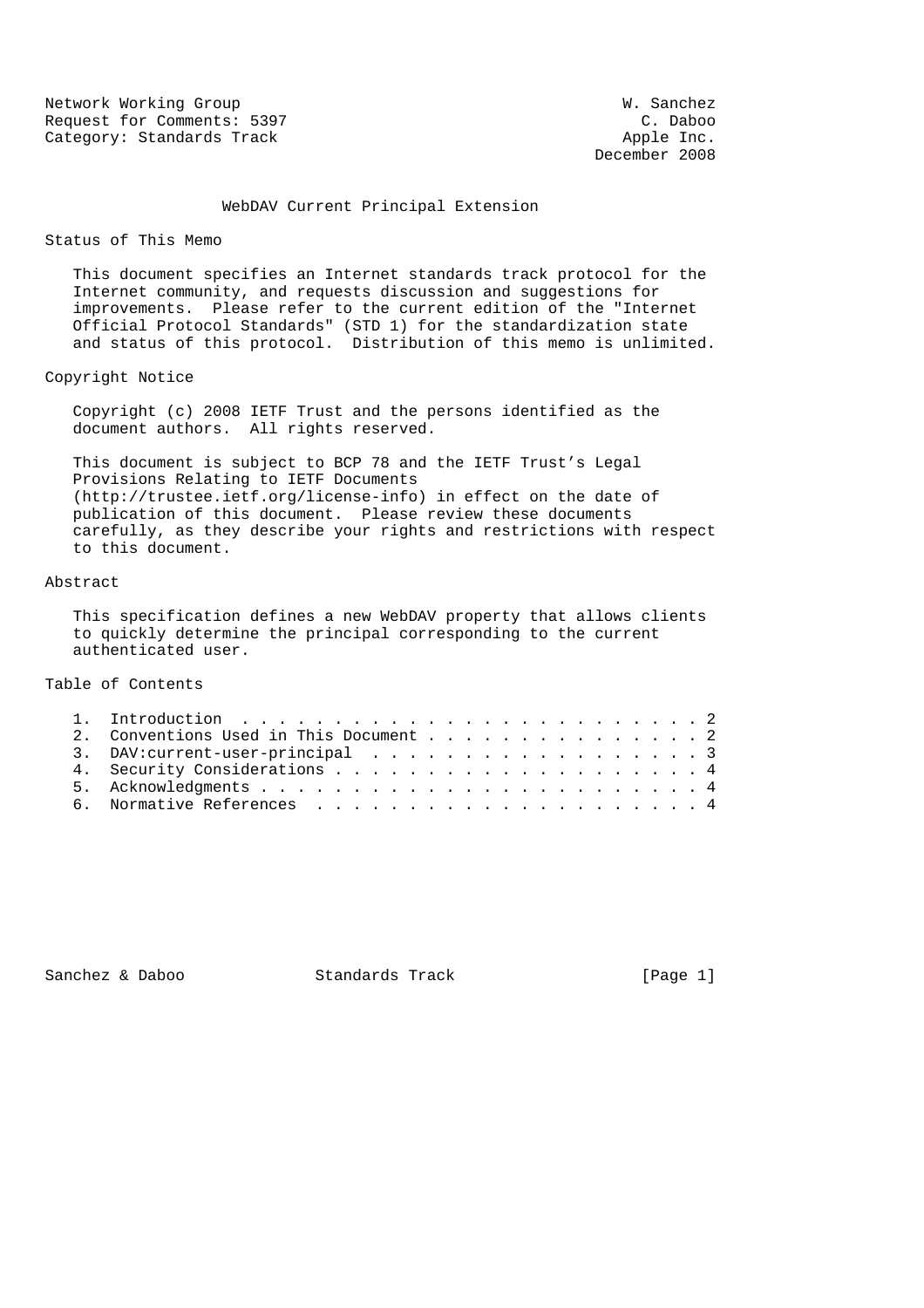## 1. Introduction

 WebDAV [RFC4918] is an extension to HTTP [RFC2616] to support improved document authoring capabilities. The WebDAV Access Control Protocol ("WebDAV ACL") [RFC3744] extension adds access control capabilities to WebDAV. It introduces the concept of a "principal" resource, which is used to represent information about authenticated entities on the system.

 Some clients have a need to determine which [RFC3744] principal a server is associating with the currently authenticated HTTP user. While [RFC3744] defines a DAV:current-user-privilege-set property for retrieving the privileges granted to that principal, there is no recommended way to identify the principal in question, which is necessary to perform other useful operations. For example, a client may wish to determine which groups the current user is a member of, or modify a property of the principal resource associated with the current user.

 The DAV:principal-match REPORT provides some useful functionality, but there are common situations where the results from that query can be ambiguous. For example, not only is an individual user principal returned, but also every group principal that the user is a member of, and there is no clear way to distinguish which is which.

 This specification proposes an extension to WebDAV ACL that adds a DAV:current-user-principal property to resources under access control on the server. This property provides a URL to a principal resource corresponding to the currently authenticated user. This allows a client to "bootstrap" itself by performing additional queries on the principal resource to obtain additional information from that resource, which is the purpose of this extension. Note that while it is possible for multiple URLs to refer to the same principal resource, or for multiple principal resources to correspond to a single principal, this specification only allows for a single  $http(s)$  URL in the DAV:current-user-principal property. If a client wishes to obtain alternate URLs for the principal, it can query the principal resource for this information; it is not the purpose of this extension to provide a complete list of such URLs, but simply to provide a means to locate a resource which contains that (and other) information.

2. Conventions Used in This Document

 The key words "MUST", "MUST NOT", "REQUIRED", "SHALL", "SHALL NOT", "SHOULD", "SHOULD NOT", "RECOMMENDED", "MAY", and "OPTIONAL" in this document are to be interpreted as described in [RFC2119].

Sanchez & Daboo Standards Track [Page 2]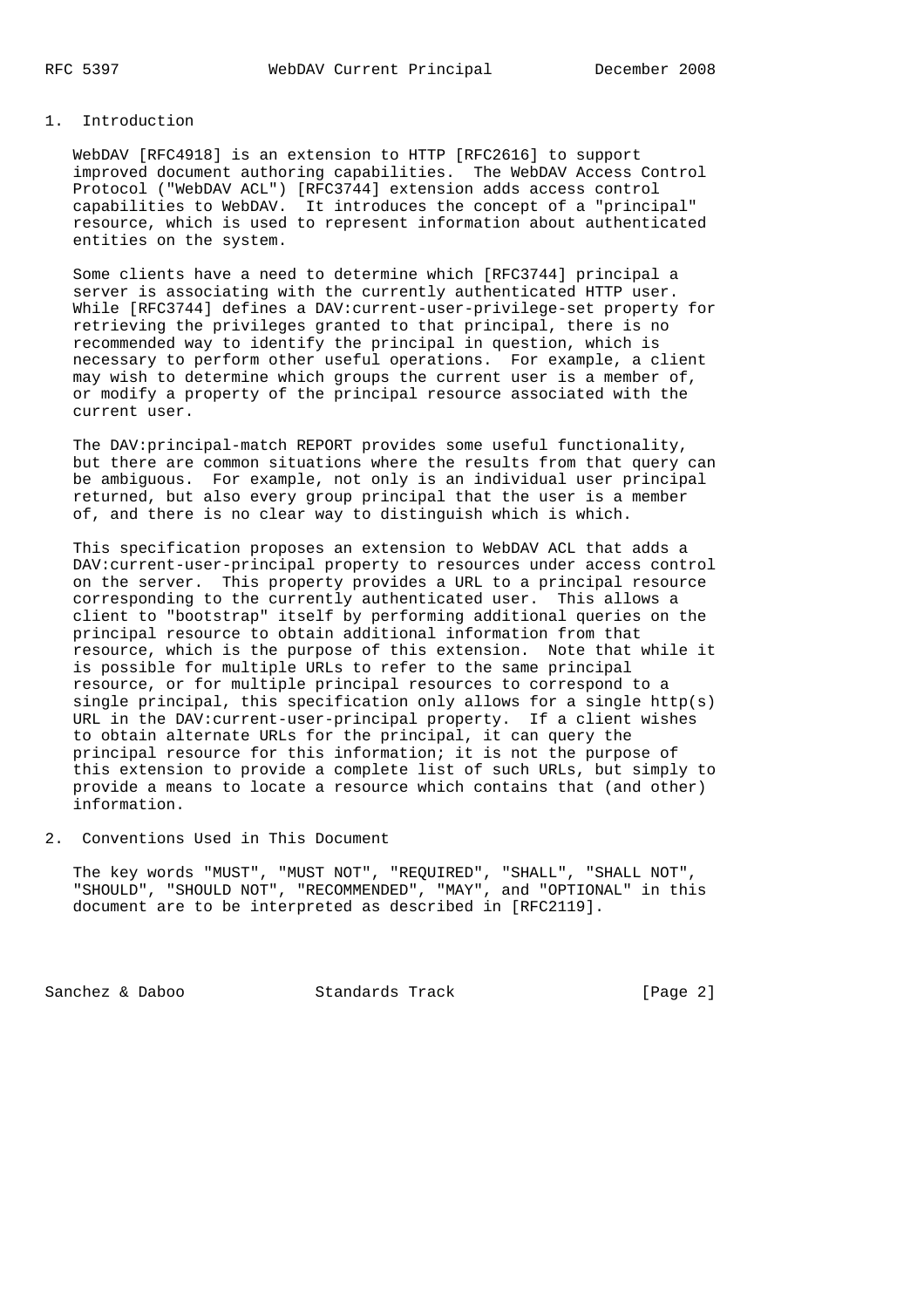When XML element types in the namespace "DAV:" are referenced in this document outside of the context of an XML fragment, the string "DAV:" will be prefixed to the element type names.

 Processing of XML by clients and servers MUST follow the rules defined in Section 17 of WebDAV [RFC4918].

 Some of the declarations refer to XML elements defined by WebDAV [RFC4918].

3. DAV:current-user-principal

Name: current-user-principal

Namespace: DAV:

 Purpose: Indicates a URL for the currently authenticated user's principal resource on the server.

Value: A single DAV:href or DAV:unauthenticated element.

- Protected: This property is computed on a per-request basis, and therefore is protected.
- Description: The DAV:current-user-principal property contains either a DAV:href or DAV:unauthenticated XML element. The DAV:href element contains a URL to a principal resource corresponding to the currently authenticated user. That URL MUST be one of the URLs in the DAV:principal-URL or DAV:alternate-URI-set properties defined on the principal resource and MUST be an http(s) scheme URL. When authentication has not been done or has failed, this property MUST contain the DAV:unauthenticated pseudo-principal.

 In some cases, there may be multiple principal resources corresponding to the same authenticated principal. In that case, the server is free to choose any one of the principal resource URIs for the value of the DAV:current-user-principal property. However, servers SHOULD be consistent and use the same principal resource URI for each authenticated principal.

 COPY/MOVE behavior: This property is computed on a per-request basis, and is thus never copied or moved.

Definition:

 <!ELEMENT current-user-principal (unauthenticated | href)> <!-- href value: a URL to a principal resource -->

Sanchez & Daboo Standards Track [Page 3]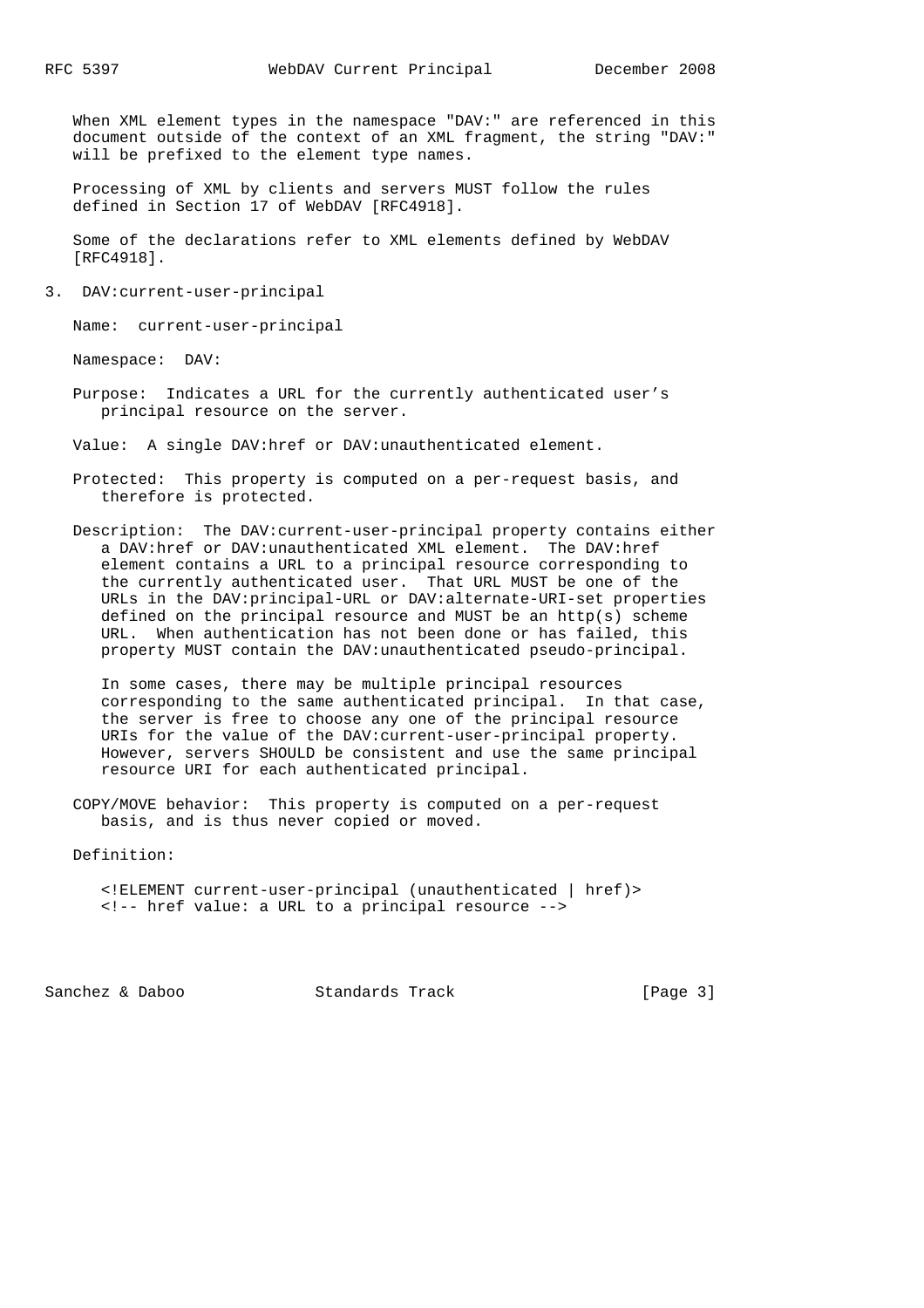Example:

```
 <D:current-user-principal xmlns:D="DAV:">
  <D:href>/principals/users/cdaboo</D:href>
</D:current-user-principal>
```
4. Security Considerations

 This specification does not introduce any additional security issues beyond those defined for HTTP [RFC2616], WebDAV [RFC4918], and WebDAV ACL [RFC3744].

5. Acknowledgments

 This specification is based on discussions that took place within the Calendaring and Scheduling Consortium's CalDAV Technical Committee. The authors thank the participants of that group for their input.

 The authors thank Julian Reschke for his valuable input via the WebDAV working group mailing list.

- 6. Normative References
	- [RFC2119] Bradner, S., "Key words for use in RFCs to Indicate Requirement Levels", BCP 14, RFC 2119, March 1997.
	- [RFC2616] Fielding, R., Gettys, J., Mogul, J., Frystyk, H., Masinter, L., Leach, P., and T. Berners-Lee, "Hypertext Transfer Protocol -- HTTP/1.1", RFC 2616, June 1999.
	- [RFC3744] Clemm, G., Reschke, J., Sedlar, E., and J. Whitehead, "Web Distributed Authoring and Versioning (WebDAV) Access Control Protocol", RFC 3744, May 2004.
	- [RFC4918] Dusseault, L., "HTTP Extensions for Web Distributed Authoring and Versioning (WebDAV)", RFC 4918, June 2007.

### Authors' Addresses

 Wilfredo Sanchez Apple Inc. 1 Infinite Loop Cupertino, CA 95014 **USA** EMail: wsanchez@wsanchez.net

URI: http://www.apple.com/

Sanchez & Daboo Standards Track [Page 4]